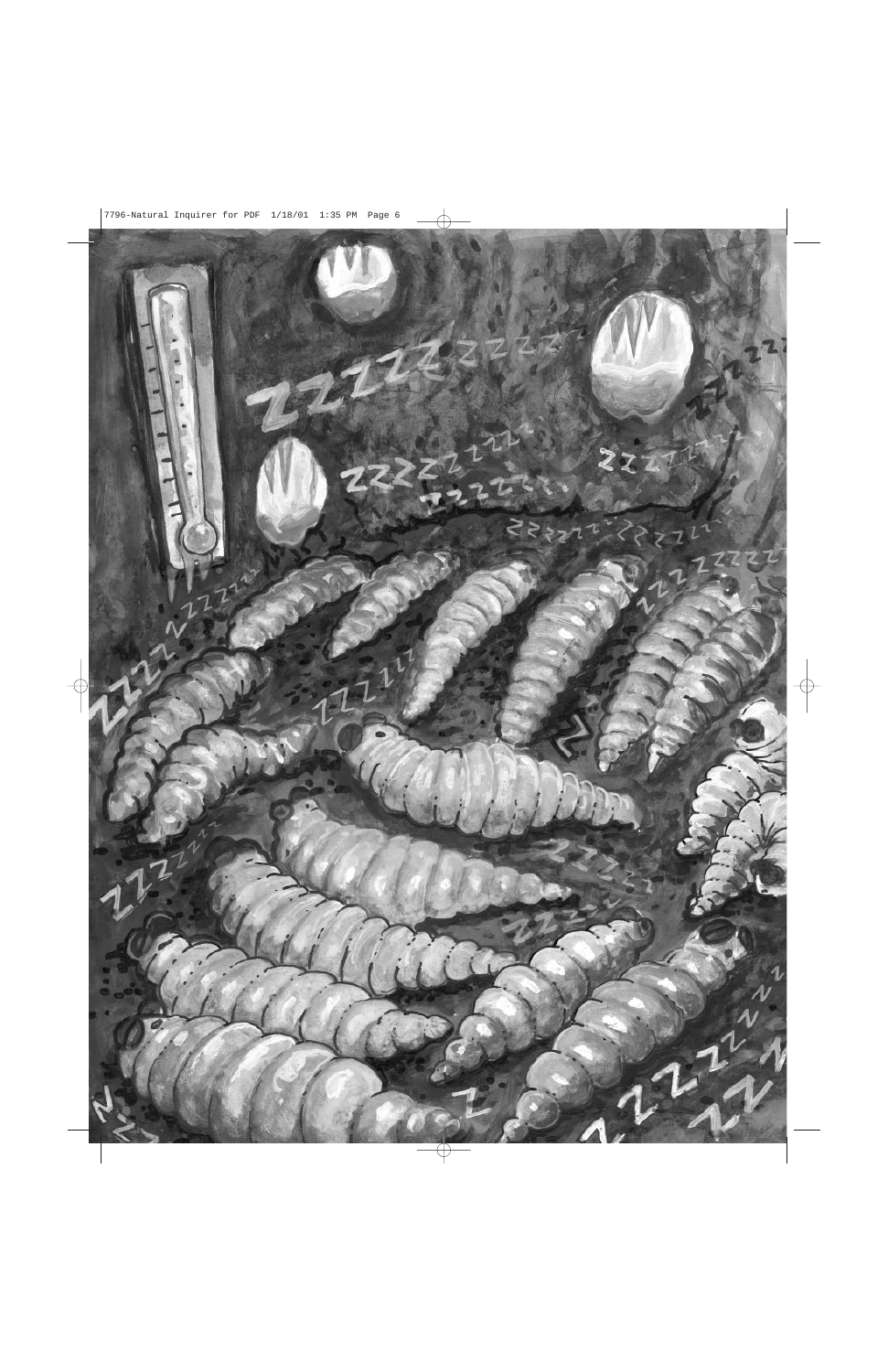# **Beetles Are Supercool! Understanding the Life Cycle of Mountain Pine Beetles**

#### **Meet Dr. Jesse Logan:**

I like being a scientist because of the excitement of learning new things and the rewards of being cre-



ative. I became interested in natural resources as a young boy enjoying the out-of-doors in the Rocky Mountains.

#### **Meet Dr. Barbara Bentz:**

I like being a scientist because I enjoy the art of discovery. I became interested in natural resources when I was a



young child, traveling and camping with my family.



# **Thinking About Science**

Many plants and animals live in *annual* cycles. They respond to seasonal tem-

perature changes and changes in the length of the day. Some scientists are interested in studying the effect of these seasonal changes on the life cycle of plants and animals. The science that investigates these effects is called *phenology* (fe **näl** uh je). The science of phenology also investigates the influence of *climate* on the life cycle of plants and animals. This is important, because many scientists now believe that our climate is changing. In this study, the scientists were interested in understanding how a change in climate might affect the life cycle of a particular species of beetle. Because they could not wait a hundred or more years

## **Glossary:**

*annual* (**an** yoo ul): Covering the period of 1 year.

*climate* (**kli** met): The average condition of the weather at a place.

*larva* (**lär** vuh): Wormlike feeding form that hatches from the egg of many insects.

*metabolize* (muh **ta** buh liz): Chemical changes in a living body that provide energy to the cells for survival, growth, and reproduction.

*carbohydrate* (kär bo hi drat): Starches and sugars that are used as food by animals.

*phloem* (**flo** em): Tissue that transports nutrients from the leaves to the rest of the plant.

*pupa* (**pyoo** puh): Intermediate stage of insect growth between larva and adult.

*resin* (**rez** in): Cloudy, sticky substance that oozes from some trees.

*population* (pop yoo **la** shun): The whole number of individuals of the same type occupying an area.

*stand* (stand): A group of trees growing in a continuous area.

*complexity* (kälm **plek** suh te): The state of being complicated or having many related parts.

*simulate* (**sim** yoo lat): To create the appearance or effect of something for purposes of evaluation.

*indicator species* (in di **kat** ür **spe** sez): Type of plant or animal that serves as a measure of the environmental health of an area.

#### **Pronunciation Guide**

| as in for<br>as in ape<br>ô<br>a          |  |
|-------------------------------------------|--|
| as in car<br>ä<br>as in use               |  |
| as in fur<br>as in me<br>ü<br>e           |  |
| as in tool<br>as in ice<br>0 <sub>0</sub> |  |
| ng as in sing<br>as in go<br>$\mathbf{O}$ |  |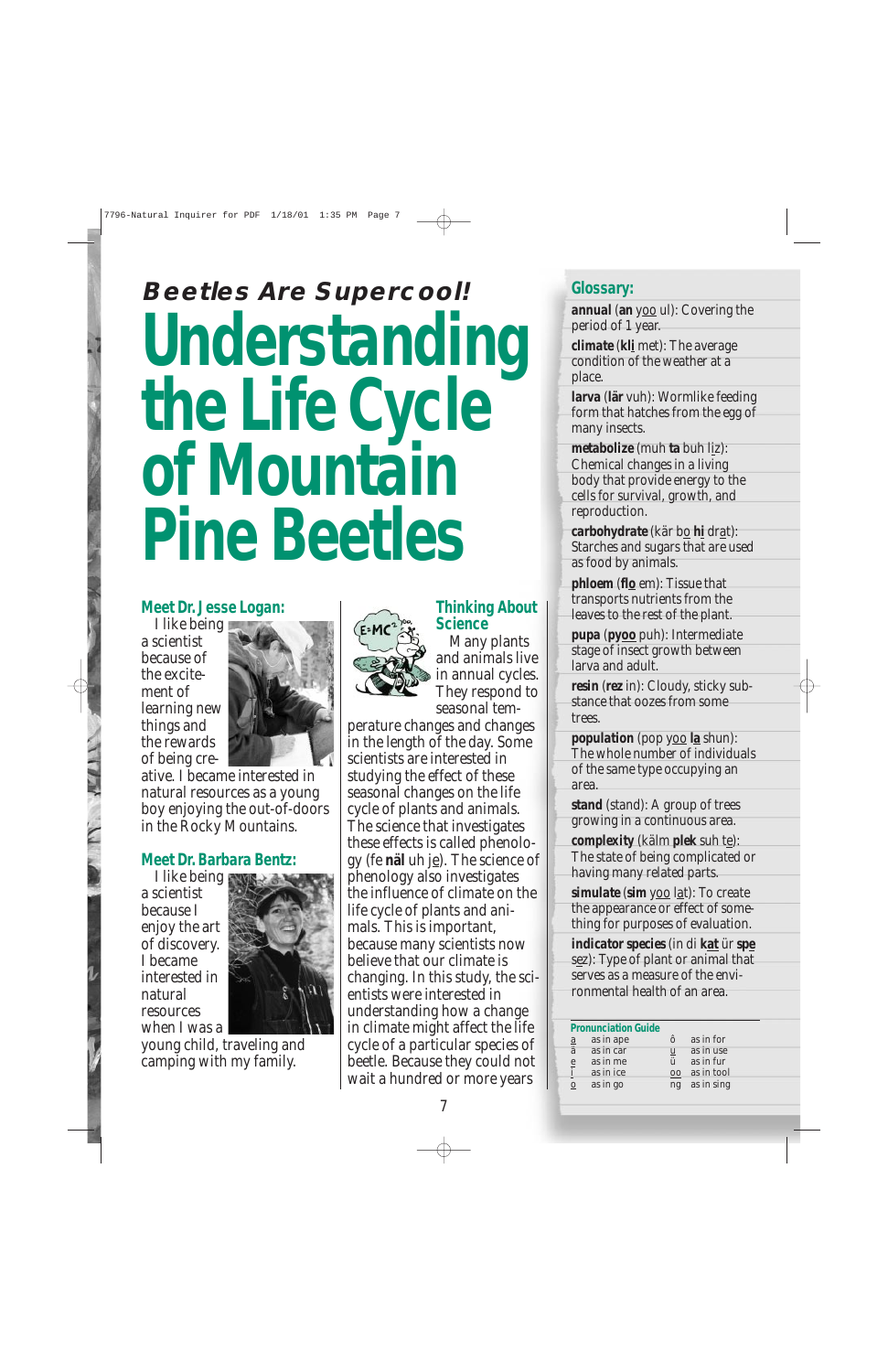for the climate to change, the scientists used a computer program to predict what might happen.



**Thinking About the Environment** Mountain pine beetles

*(Dendroctonus ponderosae Hopkins)* are sometimes supercool! This is what scientists call the beetles' ability to "chill out" during the cold winter months, during their *larva* stage (Figure 1). During the winter, the beetle larvae live in the interior of pine trees. Because mountain pine beetles are composed partly of water, they must have made adaptations to keep from freezing in the cold of winter. When water freezes, it forms six-sided crystals. The crystals have sharp edges that could damage the other structures inside of the beetle. Mountain pine larvae have found a way to *metabolize carbohydrates,* which contain water, into glycerol (**glis** ür ol) during the winter months.

Glycerol is a form of alcohol, and therefore will not freeze – it is insect antifreeze! When the temperatures turn warm again, the larvae turn the glycerol back into carbohydrates. Carbohydrates are a source of energy for the beetles. Mountain pine beetles have adapted to cold conditions, and this allows them to survive.

#### **Introduction**

Mountain pine beetles live for only 1 year. Most of the year is spent "chilling out" in a condition scientists call supercool. Because they live in high mountain environments where it is very cold, they spend most of their short life span being supercool. That does not give them much time to lay eggs and reproduce. When these beetles reproduce, they lay eggs in the *phloem* of pine trees (Figure 2). These eggs become the larvae that live in the phloem during the cold months. In late summer, *pupa* become adults and emerge from the pine trees. As adults, the beetles must bore



*Figure 1. The life stages of the mountain pine beetle, including egg, larva, pupa, and adult.*

holes in other pines trees so they can lay their eggs. When they bore holes in the trees and lay eggs, the beetles usually kill the tree. Pine trees produce *resin* to repel the beetles. To successfully lay their eggs, the beetles must work as a team. They bore holes in pine trees in large numbers (Figure 3). When you think about it, you can see that the *population* of mountain pine beetles needs to coordinate its activities. If each individual beetle did these things on its own schedule, the species would not survive.

Mountain pine beetles are part of an ecosystem. When beetles kill a *stand* of weakened trees, natural fire may follow. When fire burns the trees that have been killed by the beetles, the area becomes favorable for new trees to grow. This helps the forest to renew itself. On the other hand, when beetles kill a stand of trees, there are fewer trees that can be used for wood products for human needs.

Remember that mountain pine beetles are dependent on warm weather to reproduce, and they only have part of one summer to lay their eggs before dying. If the climate changes in the future, how will the beetles adjust? The scientists in this study wanted to explore how mountain pine beetles detect when it is time to emerge from pine trees. This information would help the scientists to predict what might happen to the beetles if the climate changes in the future.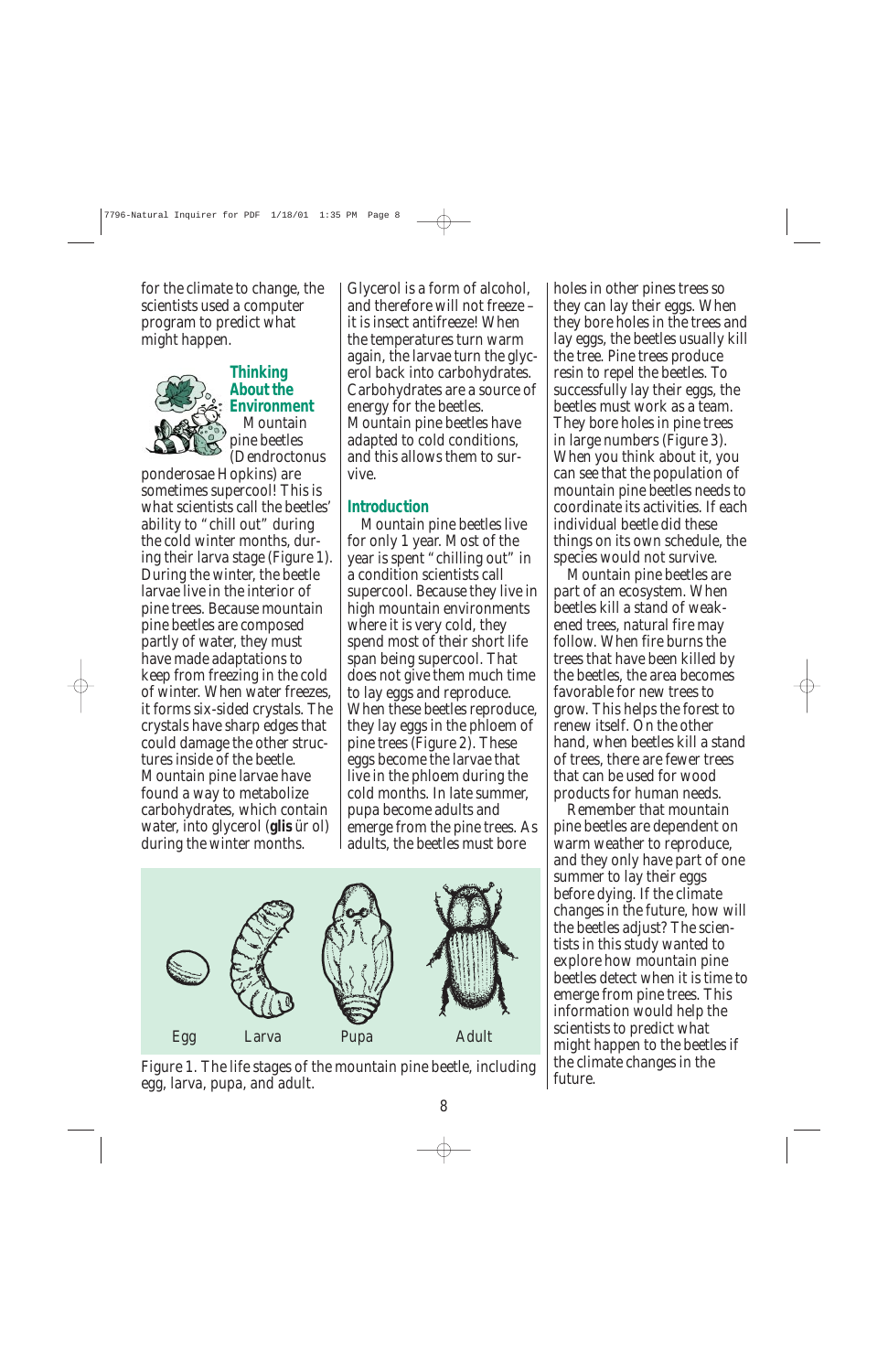

*Figure 2. Mountain pine beetles spend much of their life in the phloem of pine trees.*



#### **Reflection Section**

• Think about the variation in springtime temperatures. How

do scientists know that the first very warm day is not the signal used by the beetles to emerge from the trees? What would happen to the beetles if they emerged from the tree on the first warm day?

• When an ecosystem is balanced, it is healthy. A bal-

anced ecosystem means that everything depends on everything else, and no one plant or animal takes over the rest. The pine beetle/pine tree ecosystem is usually balanced between the beetles and the pine trees. This is because the beetles select the weakest trees in which to lay their eggs. Then, the weaker trees die and make room for new, healthier trees. In what ways could the pine beetle/pine tree ecosystem become unbalanced?



*Figure 3. A stand of pine trees killed by mountain pine beetles.*

#### **Methods**

To understand the scientists' methods, you will have to think about the *complexity* of the beetles' life cycle. Thousands of adults must emerge from pine trees at the same time in the late summer. They must emerge after all danger of frost is gone. They cannot wait too long past that date, because they only have a short time to lay eggs before they die in the fall or winter. All of them must bore holes into the pine trees at the same time, or the pine trees will successfully repel them with resin. The scientists needed to know the temperature for the whole life cycle of the beetles (How many days is that? – Hint: Re-read the first sentence of the Introduction.) The scientists used measurements of the temperature that were made every hour of every day for a year. (How many measurements did they use?) They used measurements for 4 different years. (Now multiply the number of measurements by four – how many measurements did they use?)

The scientists already knew a lot about the beetles' life cycle. Using a computer program that contained all of the temperature measurements, they guessed what would happen to a beetle if it emerged from a tree's interior on every day of the year. Using the computer program, they were able to identify which days would be the best ones for the beetles to emerge. Then, they added 2.5 °C to each of the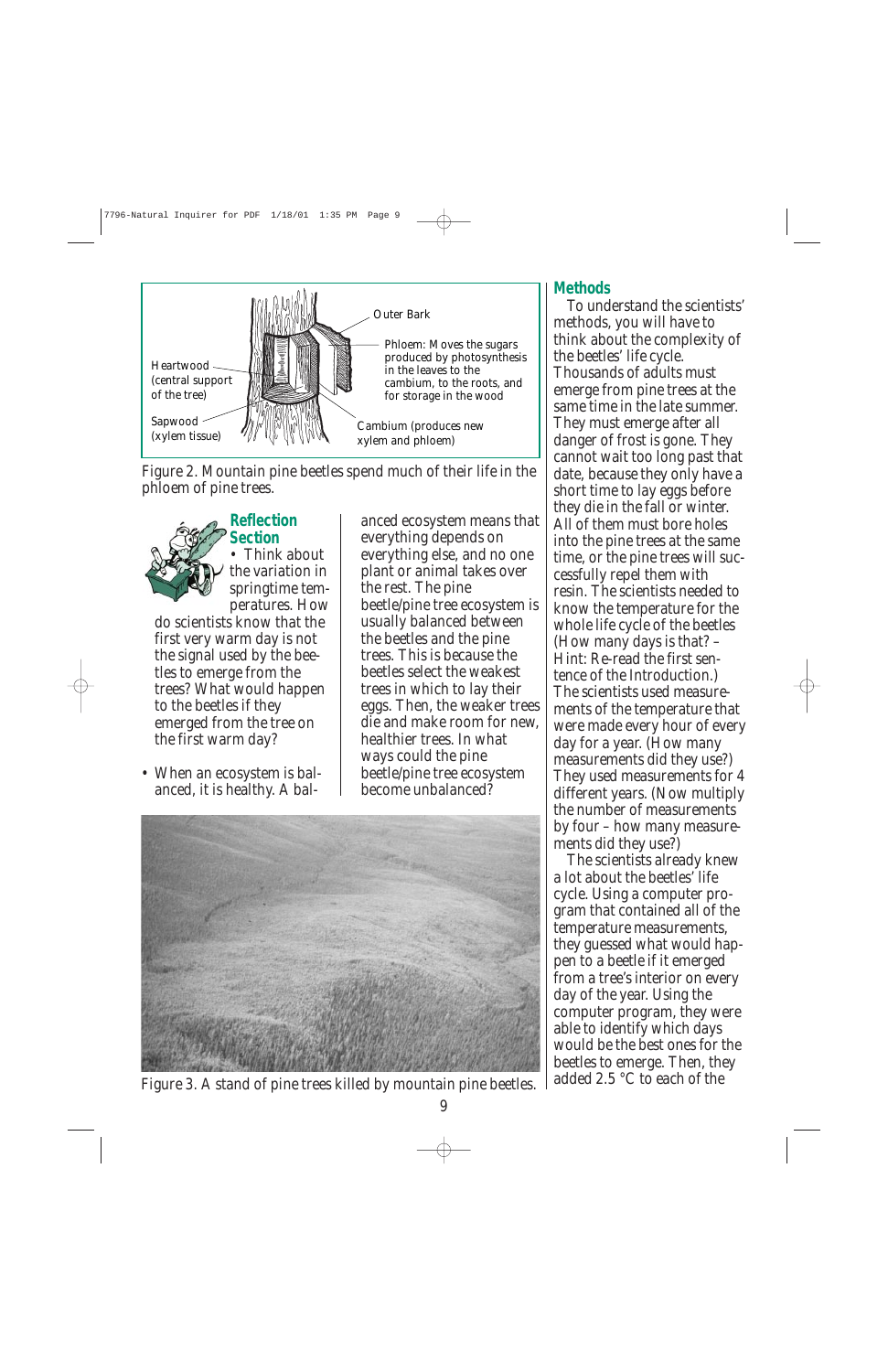temperature measurements. They did this to *simulate* what might happen when the climate changes in the future, since the general trend is for the Earth to be getting warmer.



#### **Reflection Section**

• What are the advantages of using a computer program to

simulate the emergence of the beetles? Could the scientists have done the calculations by hand? Why or why not?

• What do you think will happen to the beetle population if the temperature rises by 2.5  $^{\circ}$ C?

#### **Results**

The scientists found that temperature was the most important factor affecting the emergence of beetles from pine trees. The scientists predicted that if global warming occurs (represented by the addition of 2.5 °C to the temperatures), mountain pine beetles could move farther north and into higher mountains. This means that their range could expand. The scientists also predicted that if mountain pine beetles live in warmer climates, they may produce a larger number of eggs. Changes in temperature could also change the timing of their life cycle. The beetles would probably not always emerge from the trees at the

same time. Unfortunately for the beetles, this would mean that the teamwork they use to lay their eggs in pine trees would not be as strong.

#### **Reflection Section**



• If global change creates warmer temperatures in the

future, what do you think might happen to the population of mountain pine beetles? Why?

• If the population of mountain pine beetles begins to increase, what might happen to the population of pine trees? Could any changes be balanced by the lack of beetle teamwork? Why or why not?

# **Implications**

It is clear that global climate change would cause a change in the ecosystem that includes mountain pine beetles and pine trees. The scientists believe that studying mountain pine beetles may help people understand if and how the global climate is changing. If populations of beetles living in high mountain environments are monitored, any change in their patterns of emergence, egg laying, or range might indicate a change in climate. The scientists believe that the mountain pine beetle is a good *indicator species* for environmental change.



#### **Reflection Section**

• From what you have observed and learned from

school, newspapers, and other places, do you think the global climate is changing? Why or why not?

- What other ways might global climate change be monitored?
- What can humans do to reduce the possibility of global climate change?

## **FACTivity**



Did you know that beetles are one of the most numerous types of life forms on

Earth? Beetles live everywhere across the Earth, except in the open ocean. And, beetles are even older than the dinosaurs! To be so successful, beetles have many advantages that help them survive. In this FACTivity, we are going to get to know beetles close up! Get a bug box (a clear plastic box with plenty of room for air). Look outside in your school yard or at home for beetles. Find a beetle, and gently put it in the bug box. After you observe the beetle, you should release it back outside, in the same place where it was found.

We will examine three parts of the beetle: the back legs, the wings, and the mouth. See the